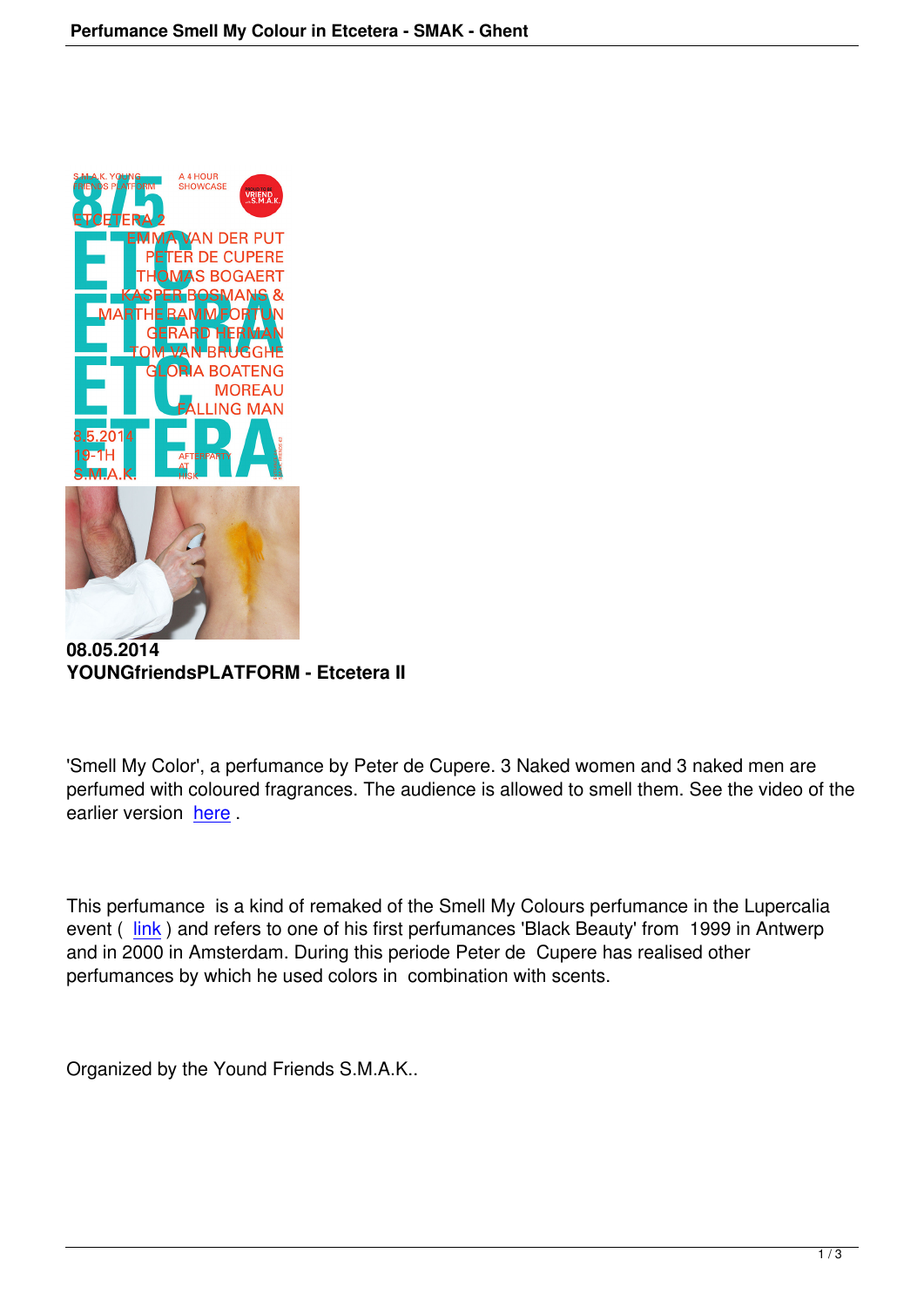More info on: S.M.A.K. MUSEUM Facebook: ETCETERA

YOUNGfrie[ndsPLATFO](https://www.facebook.com/events/553398271442820/?ref=ts&fref=ts)RM - Etcetera II

08.05.2014 YOUNGfriendsPLATFORM - Etcetera II Young Friends S.M.A.K. is een platform georganiseerd door onze jongeren.

Met Etcetera willen wij ruimte creëren voor wat niet alledaags is in het S.M.A.K.

In tegenstelling tot een 4 maand durende tentoonstelling brengen wij een 4 uur durende showcase. Etcetera staat voor alles wat verder gaat dan louter exposeren. Wij willen onze troef uitspelen, de young in Young Friends staat centraal in Etcetera.

PROGRAM:

**KUNST** 

EMMA VAN DER PUT PETER DE CUPERE THOMAS BOGAERT KASPER BOSMANS GERHARD HERMAN

MUZIFK